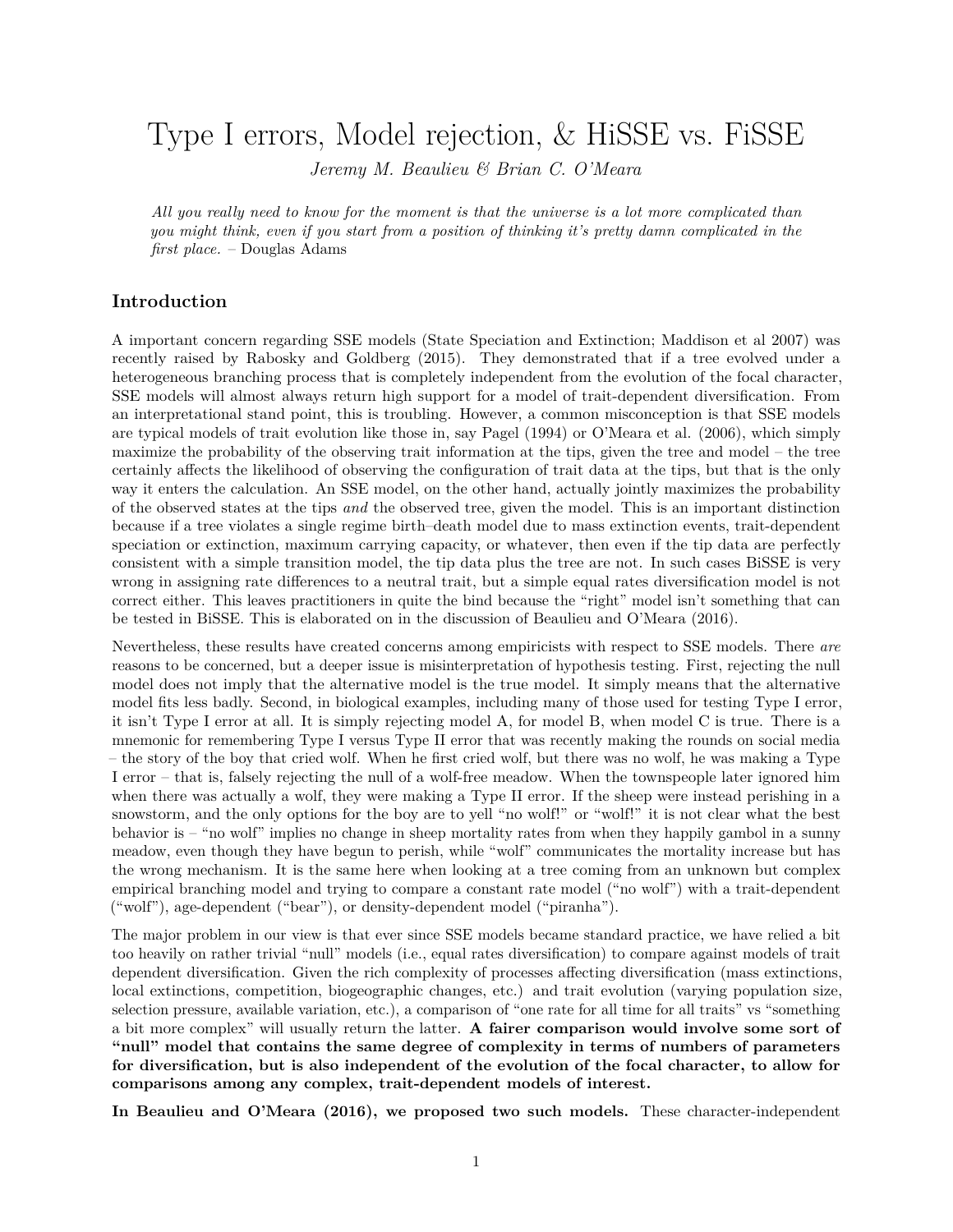(CID) models explicitly assume that the evolution of a binary character is independent of the diversification process without forcing the diversification process to be constant across the entire tree. The first model, which we refer to as "CID-2", contains four diversification process parameters (two speciation and two extinction rates) that account for trait-dependent diversification solely on the two states of an unobserved, hidden trait (which could be, in reality, a set of traits, environmental conditions, etc. – just something that leads to two different rates). In this way, CID-2 contains the same amount of complexity in terms of diversification as a BiSSE model. The second model, which we refer to as "CID-4" contains the same number of diversification parameters as in the general HiSSE model that are linked across four hidden states. Practical details on how to set them up in hisse can be found in the *[Running HiSSE](#page-0-0)* vignette.

In our HiSSE paper, we conducted a series of simulations to assess the behavior of including these characterindependent models. Specifically, we generated species tree evolved under complex, and sometimes unknown, diversification processes, and focal traits being evolved on them independent of the diversification process. In all cases, when the generating model was consistent with character-independent diversification, we found our CID models substantially reduced the evidence favoring the trait-dependent models (i.e., BiSSE and HiSSE). In fact, we even tested what we referred to as a "worst-case" scenario, which involved simulating trees where the speciation rate evolved in a heterogeneous manner, and again simulating a neutral binary character onto them. Without our CID models being included in the set of models under evaluation, BiSSE had substantial support nearly 80% of the time. However, when we added just the CID-2 model, only 1% of those same data sets showed substantial support for BiSSE. When we tested the full set, which included both HiSSE and CID-4, in addition to BiSSE and CID-2, roughly 16% of the time either the BiSSE or HiSSE model had substantial support (though this is still above the 5% nominal eror rate). Comparing the parameter estimates from those data sets indicated that the differences in the parameter estimates among the different observed states were minimal. Thus, even if a trait-dependent model were to be chosen, the parameter estimates would suggest any rates differences are likely biologically insignificant.

## **HiSSE vs. FiSSE**

Recently, Rabosky and Goldberg (2017) proposed a simple nonparametric test for determining the effect of a binary character on rates of diversification. The performance of FiSSE is encouraging from the standpoint of model rejection – under a range of very difficult, and often extreme scenarios, FiSSE can differentiate between scenarios of trait-dependent and trait-independent diversification fairly well (see their Fig. 6). For good measure, they also compared the performance of our parametric, process-based HiSSE under these same scenarios, and found that while the inclusion of our CID-2 model reduced the overall "false positive" rate of BiSSE, the use of BiSSE + CID-2 + HiSSE resulted in nine of 34 trait-independent diversification scenarios (referred to as SDD in Rabosky and Goldberg 2017) having "false-positive" rates in excess of 25%.

While we do not dispute the results as they are presented in Rabosky and Goldberg (2017), we do feel that the HiSSE model comparisons were not conducted quite in the manner in which we intended. If even experts in this area missed this, it suggests we need to do a better job explaining CID models. As stated above, the CID-2 model was derived to contain the same amount of complexity in terms of diversification as a BiSSE model. That is, our CID-2 has two speciation rates  $(\lambda_{0A} = \lambda_{1A}, \lambda_{0B} = \lambda_{1B})$  and two extinction rates  $(\mu_{0A} = \mu_{1A}, \mu_{0B} = \mu_{1B})$ , as does BiSSE  $(\lambda_0, \lambda_1, \mu_0, \mu_1)$ . However, when HiSSE is included, it is much more complex than either BiSSE or CID-2. So, again, if the complexity of the process that generated the tree exceeds that of the CID-2 model in any of the non-SDD scenarios, then we *should* expect the more complex HiSSE model to fit better for precisely same reasons as described above. In other words, the model in the set that best matches the complexity of the scenario is in fact a trait-dependent model of diversification. This is precisely why we also derived the CID-4 model, which equals the same complexity as HiSSE. Like HiSSE, which has four speciation rates  $(\lambda_{0A}, \lambda_{1A}, \lambda_{0B}, \lambda_{1B})$  and extinction rates  $(\mu_{0A}, \mu_{1A}, \mu_{0B}, \mu_{1B})$ , the CID-4 also has four speciation rates  $(\lambda_{0A} = \lambda_{1A}, \lambda_{0B} = \lambda_{1B}, \lambda_{0C} = \lambda_{1C}, \lambda_{0D} = \lambda_{1D})$  and four extinction rates  $(\mu_{0A} = \mu_{1A}, \mu_{0B} = \mu_{1B}, \mu_{0C} = \mu_{1C}, \mu_{0D} = \mu_{1D})$ . Importantly, while these two models are equally complex with respect to diversification "rate classes", they also have entirely different interpretations with respect to whether or not they are associated with changes in a focal character state.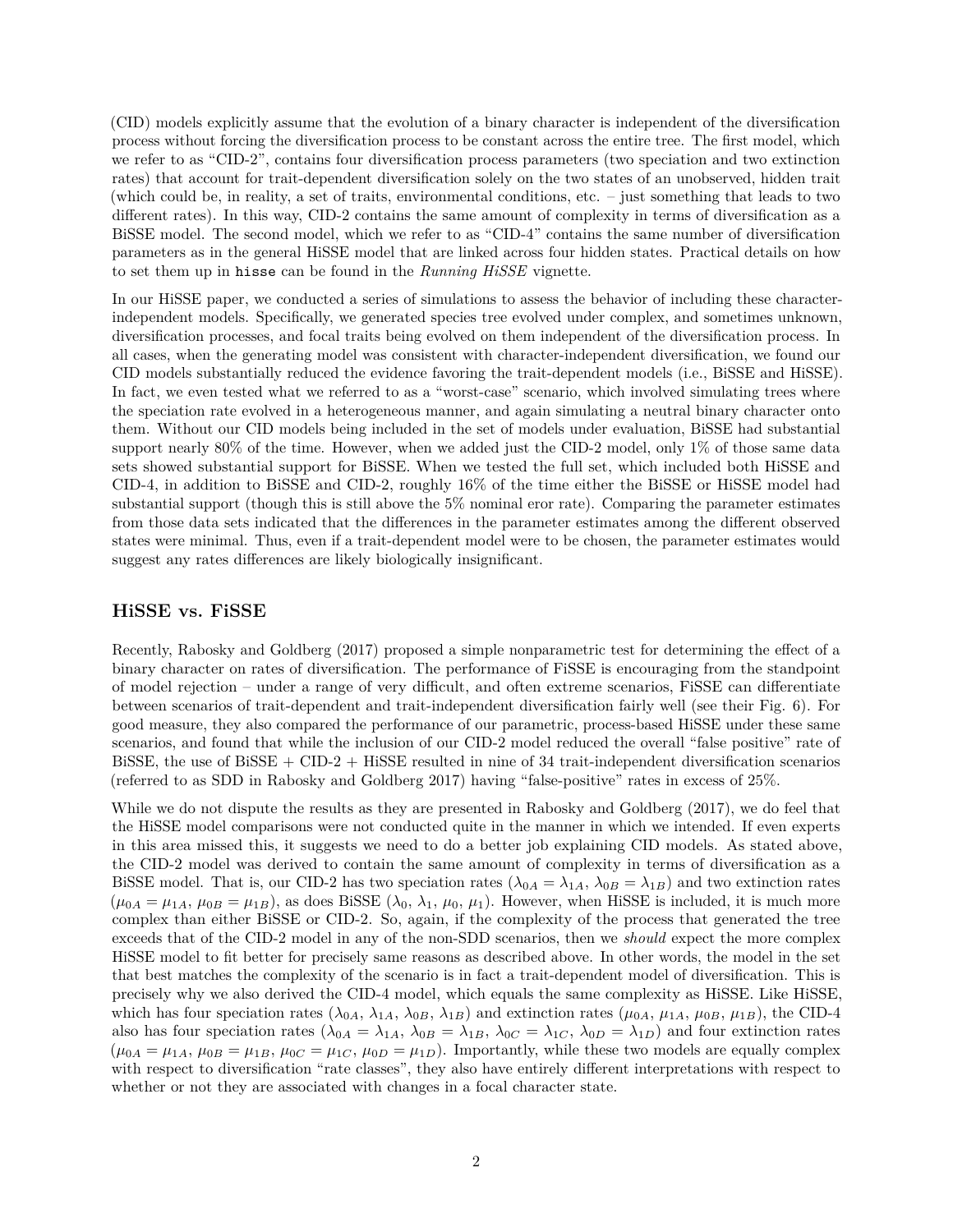

Figure 1: Reanalysis of the Rabosky and Goldberg (2017) using a bounded subplex optimization routine. Overall, the results from the updated optimization routine closely follow those presented in the original study.

# **Reanalysis of Rabosky and Goldberg (2017) with CID-4 in the set**

First, a brief note about the trait-independent scenarios (i.e., no SDD) presented in Rabosky and Goldberg (2017). Usefully, these represent some of the most extreme cases we have encountered when testing the performance of HiSSE. For example, out of the 34 trait-independent scenarios, 27 were trees either simulated (19 of the 27 scenarios) to have a total height of 1, or were empirical trees (8 of the 27) that were rescaled so that their total height is 1. In most uses of \*SSE models, tree height is usually in units of millions of years and so usual tree heights are dozens to even hundreds of years. While the only effect of this should be a linear scaling of rates on the height 1 trees compared to chronograms, with no real effect other than difficulty interpreting units of the rates, in practice given numerical integration this can lead to issues. Analogously:

a <- 1e-100 a **==** 2 **\*** a ## [1] FALSE  $b \leq 1e-1000$ b **==** 2 **\*** b

#### ## [1] TRUE

The tests of equality are the same, and in each case the number on the left is half that on the right, but the second one shows TRUE due to numerical underflow. Of course, this is a numerical issue with a solution. Starting with version 1.8.3 the optimization defaults to a bounded subplex routine where we set the upper bounds to be reasonable with respect what we think is biologically realistic. For example, the upper bound on turnover (i.e.,  $\lambda_i + \mu_i$ ) is set to 10,000, which assumes, on average, one event every 100 years on a chronogram in units of millions of years. For extinction fraction, (i.e.,  $\mu_i/\lambda_i$ ), the upper limit is set to 3, which, in our view, far exceeds the extinction fraction of any observable extant clade. We also now include a new setting, ode.eps, that sets the tolerance for the integration at the end of a branch. Essentially, if the sum of the probability of  $D_i$  is less than this tolerance, then it assumes the results are unstable and discards them. For the present purposes, however, the ode.eps was set to zero.

Using code helpfully provided by Rabosky and Goldberg (2017), we refit and summarized the same BiSSE + CID-2 + HiSSE model set as described in the paper. When evaluating these models using our updated optimization routine we found that with the trait-independent scenarios we actually do slightly *worse* than described in the original study. Of the 34 non-SDD, 13 had "false positive" rates that exceeded 25%, which we suggest is due to optimization failures in the previous version of HiSSE. But, generally, our results hew rather closely to Rabosky and Goldberg (2017). The BiSSE + CID-2 + HiSSE model set still shows improved power over FiSSE with scenarios of trait-dependent diversification, and with trait-independent diversification the same data sets that performed poorly in their analysis remain poor performers in our reanalysis (Fig. 1).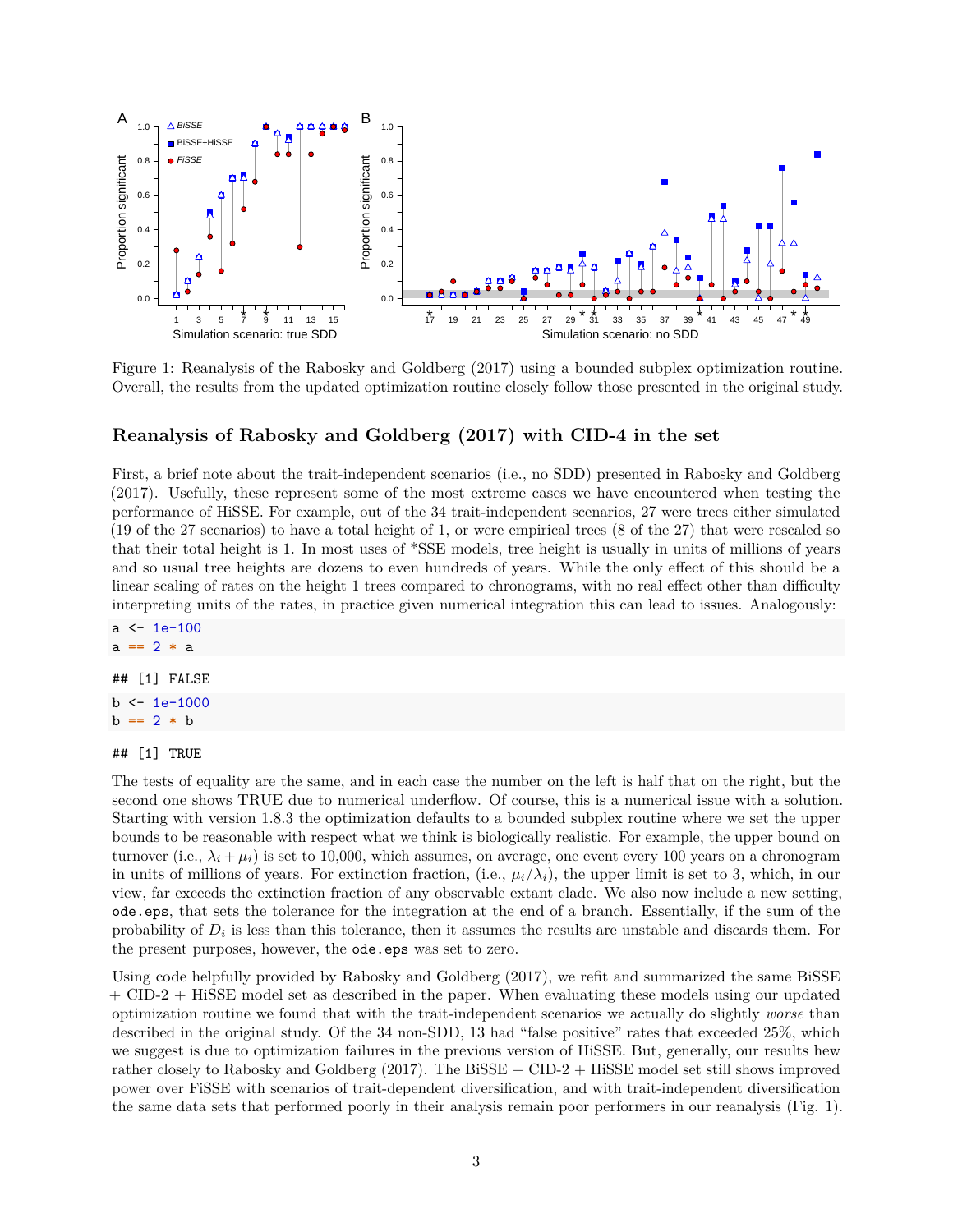

Figure 2: Reanalysis of the Rabosky and Goldberg (2017) when our 4-state character independent model, CID-4, is included in the model set (dark blue boxes). When compared against the fit of BiSSE, CID-2, and HiSSE, the (A) power to detect the trait-dependent diversification remains unchanged. For the traitindependent scenarios (B), there is almost always a reduction in the 'false positive' rate (as indicated by the difference in the position of the light blue and dark blue boxes), and in many cases the reduction is substantial.

We then fit a fourth model, CID-4, and reevaluated the "false positive" rate for a model set that now includes BiSSE + CID-2 + HiSSE+ CID-4. Again, the use of CID-4 is to provide a model that has the same complexity in terms of diversification as HiSSE, but allows for an entirely different interpretation with respect to whether or not they are associated with changes in a focal character state. It is something we suggest anyone use when running HiSSE, *especially* if the question is about model rejection. The HiSSE model used by Rabosky and Goldberg (2017) included three transition rates, rather than the full eight transition rates that HiSSE allows. We therefore used the trans.type="three.rate" when running the hisse.null4() function, so the two models have exactly the same number of parameters.

When CID-4 is included in the model set, the power to detect trait-dependent diversification remains completely unchanged, and exhibits greater statistical power compared to FiSSE (Fig. 2A). For the traitindependent diversification scenarios (Fig. 2B), the inclusion of CID-4 in the model set almost always results in a reduction in the "false positive" rate for each scenario. In several instances the drop in spurious support for a trait-dependent diversification model was substantial. For example, scenario 50, which involves a density-dependent tree and fast evolving neutral trait (i.e.,  $q=10$ ), went from 84% of the data sets supporting a trait-dependent model of diversification, to only 8% support when CID-4 is included in the set.

There are, however, three scenarios that remain problematic for HiSSE (scenarios 37, 41, and 42; Fig. 2B). Interestingly, all three were generated from the same empirical tree, which is a large supertree of corals. Branch lengths in this empirical tree were rescaled from their original units so that the total height was 1. Furthermore, with scenario 37, we are conflicted as to whether this truly represents a trait-independent model of diversification. As described by Rabosky and Goldberg (2017), this data set is a "neutral trait simulated on an empirical tree, with a rapidly diversifying clade then fixed (manually) to a single value of the trait." In other words, a clade at, or at least near, a major shift in diversification was fixed to a particular state regardless of the the process the character was simulated under. At best, we would agree that this scenario represents a special case more in line with the "Darwin scenario"" discussed in detail by Maddison and FitzJohn (2015). These special cases reflect either a single pseudoreplicated event or ascertainment bias of a much larger clade, and thus should not statistically have enough power to be properly be defined as a trait-dependent diversification. In any case, clearly scenarios 41 and 42 remain problematic for HiSSE.

We also closely examined each of the data sets from the trait-independent scenarios and found nothing obvious about them that may be useful predictors of the "false positive" rate. For example, the parsimony score, which provides a coarse indication of the minimum number of changes in the discrete character, did not predict the percentage of the spurious support for a trait-dependent model of diversification. We do note that when we separated the scenarios by whether or not the tree was generated through simulation or by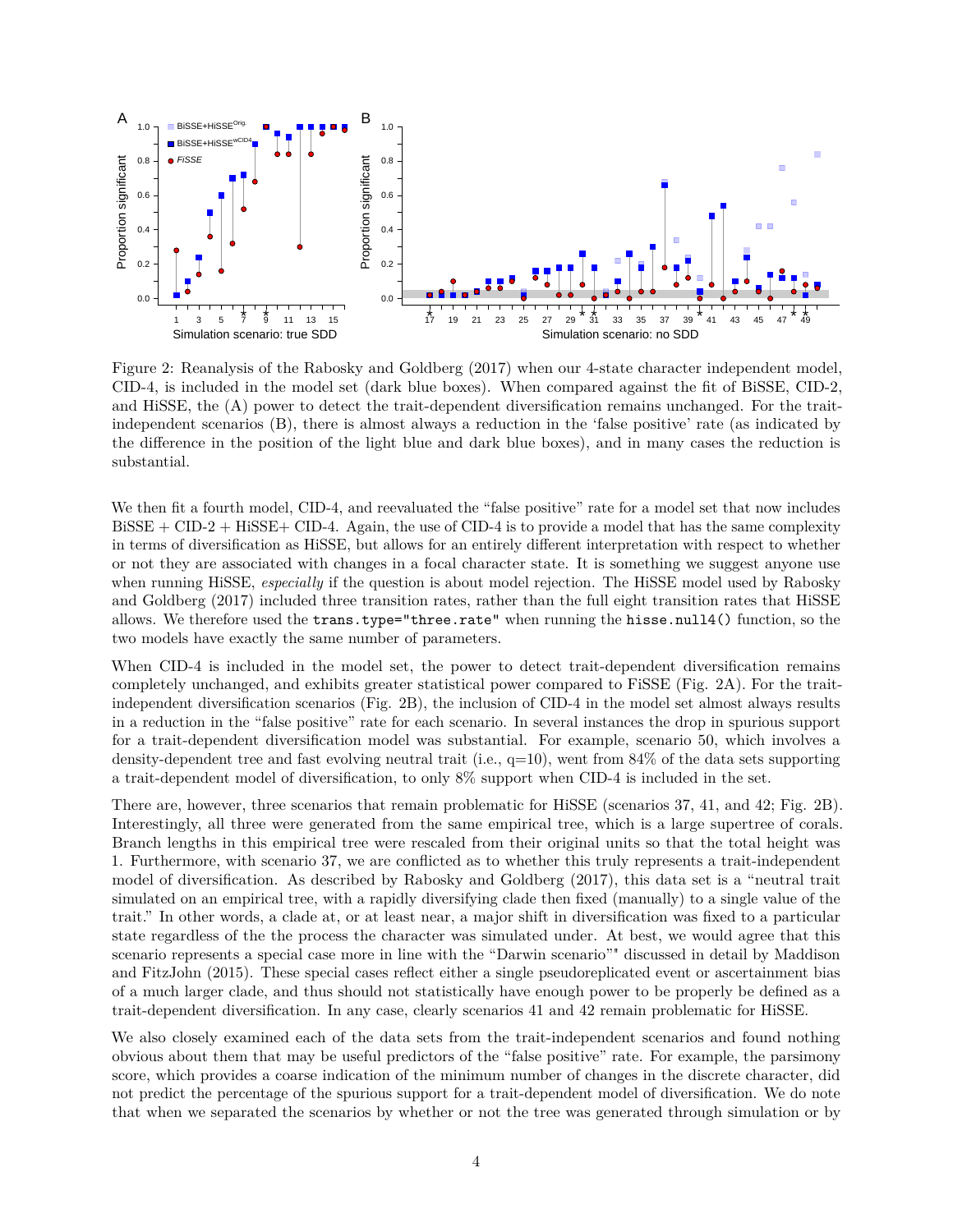

Figure 3: Relationship between parsimony score of the simulated character and the proportion of data set that returned spurious support for trait-dependent diversification. (A) Across all trait-independent scenarios, there was no trend, but when examining only the scenarios that modified empirical trees (B), there was a postive trend between parsimony score and the 'false positive' rate. (C) We also found no relationship between Colless' Index (Ic), which we standardized by the Ic of completely pectinate tree with the same number of tips, and the 'false positive' rate, and the empirical trees (orange boxes) do not stand out as being overly balanced or imbalanced relative to the simulated trees (blue boxes).

modifying existing empirical trees (Fig. 3B), there was a clear positive trend, though with only six data points it is difficult to conclude whether such a pattern is real or simply coincident. We also examined the relationship between a standardized measure of tree balance and the false positive rate (Fig. 3C), and again we found no obvious trend, with the empirical trees neither being overly balanced, nor imbalanced, relative to the simulated trees.

Taken together, HiSSE actually performs reasonably well for hypothesis rejection when a model set including appropriate nulls is evaluated. These results also demonstrate how important it is, when the goal of a study is simply model rejection, that null models are included with at least a fighting chance. We also encouraged by the performance of HiSSE considering that the simulation scenarios put together by Rabosky and Goldberg (2017) are rather extreme and unlikely to ever occur in an empirical setting. Of course, the failure of several scenarios involving a particular empirical tree (i.e., coral supertree) does suggest that there may be other empirical data sets prone to spuriously providing strong evidence for trait-dependence diversification.

### **Suggestions**

In Beaulieu and O'Meara (2016), which describes the details of our HiSSE approach, we call for focusing more on parameter estimation over model rejection. However, at the urging of a reviewer, we did include analyses of model rejection. Much of the discussion of SSE models has centered on Type I error (or related things incorrectly called Type I error). Skepticism towards models is of tremendous importance, but as a field we now focus too much on rejecting trivial nulls. This feels scientific because it is how many of us were taught statistics. Meanwhile, in the field of statistics, our colleagues are looking on in horror. A useful guide is summary of the American Statistical Association's [Statement on Statistical Significance and P-Values;](https://www.amstat.org/asa/files/pdfs/P-ValueStatement.pdf) also see the actual publication (Wasserstein  $\&$  Lazar, 2016). It has six principles:

- 1. P-values can indicate how incompatible the data are with a specified statistical model.
- 2. P-values do not measure the probability that the studied hypothesis is true, or the probability that the data were produced by random chance alone.
- 3. Scientific conclusions and business or policy decisions should not be based only on whether a p-value passes a specific threshold.
- 4. Proper inference requires full reporting and transparency.
- 5. A p-value, or statistical significance, does not measure the size of an effect or the importance of a result.
- 6. By itself, a p-value does not provide a good measure of evidence regarding a model or hypothesis.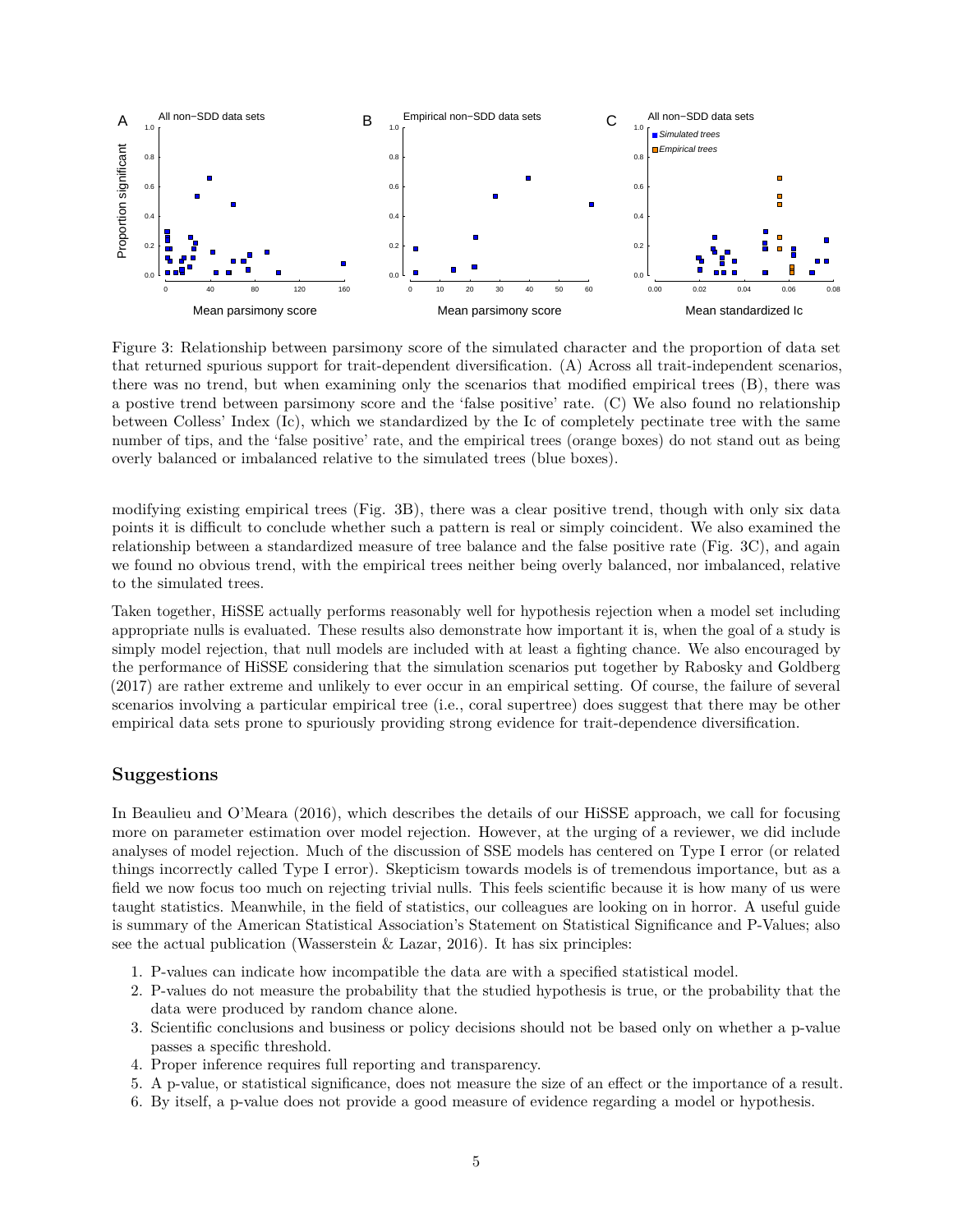

Figure 4: Model-averaged parameter estimates of turnover and speciation from two scenarios, a true SSD scenario (A,B) where our HiSSE model set showed high 'false negative' rates (i.e., failed to reject a traitindependent scenario), and a non-SSD scenario (C,D) which exhibited a 54% false-positive rate. In the case of the non-SSD scenario, it clearly shows that despite the poor performance of from a model rejection perspective, examining the the model parameters would indicate that on average, there are no differences in diversification rates among observed states. The dashed orange line represents the expected ratio to be compared against a ratio of difference in diversification rates between state 0 and 1 denoted by the dotted black line.

In certain areas of biology, we seem to stop after rejecting a null model that we already knew was false, though to be fair it is useful to get information about whether or not an effect might be present. However, we suggest scientists go beyond this to actually look at parameter estimates. Suppose we find the diversification rate in state 1 is higher than state 0. Is it 0.0001% higher, or is it 300% higher? The answer could have biologically very different implications. Rather than just rejecting nulls, we suggest using HiSSE to do multimodel inference – compare a variety of models, look at weight for each, and make biological conclusions based on these models and their parameter estimates. The plotting functions in HiSSE were implemented specifically to promote this approach even when one cannot compare states directly (the diversication rate in 0D in a CID4 model does not easily map to a 0A or 0B rate in a HiSSE model), averaged rates at tips and nodes can be used to find estimates of rates, incorporating model uncertainty. See the *[Running HiSSE](#page-0-0)* vignette for more details on how to do this.

We can demonstrate the importance of examining model parameters over model rejection by summarizing the ratios in diversification between observed states 0 and 1 for two scenarios in which HiSSE performed poorly from a model rejection perspective. We have now added two new functions, GetModelAveTipRates() and GetModelAveNodeRates(), which provide model-averaged rates while also accounting for uncertainty in both states for tips and nodes when provided a list of reconstructions (identical to set up plot.hisse.states() – see *[Running HiSSE](#page-0-0)* vignette). Take, for instance, the true-SSD scenario 6, where 30% of the data sets failed to "reject" the null of a non-SSD interpretation (i.e, a "false negative" rate). The ratio of the turnover rate